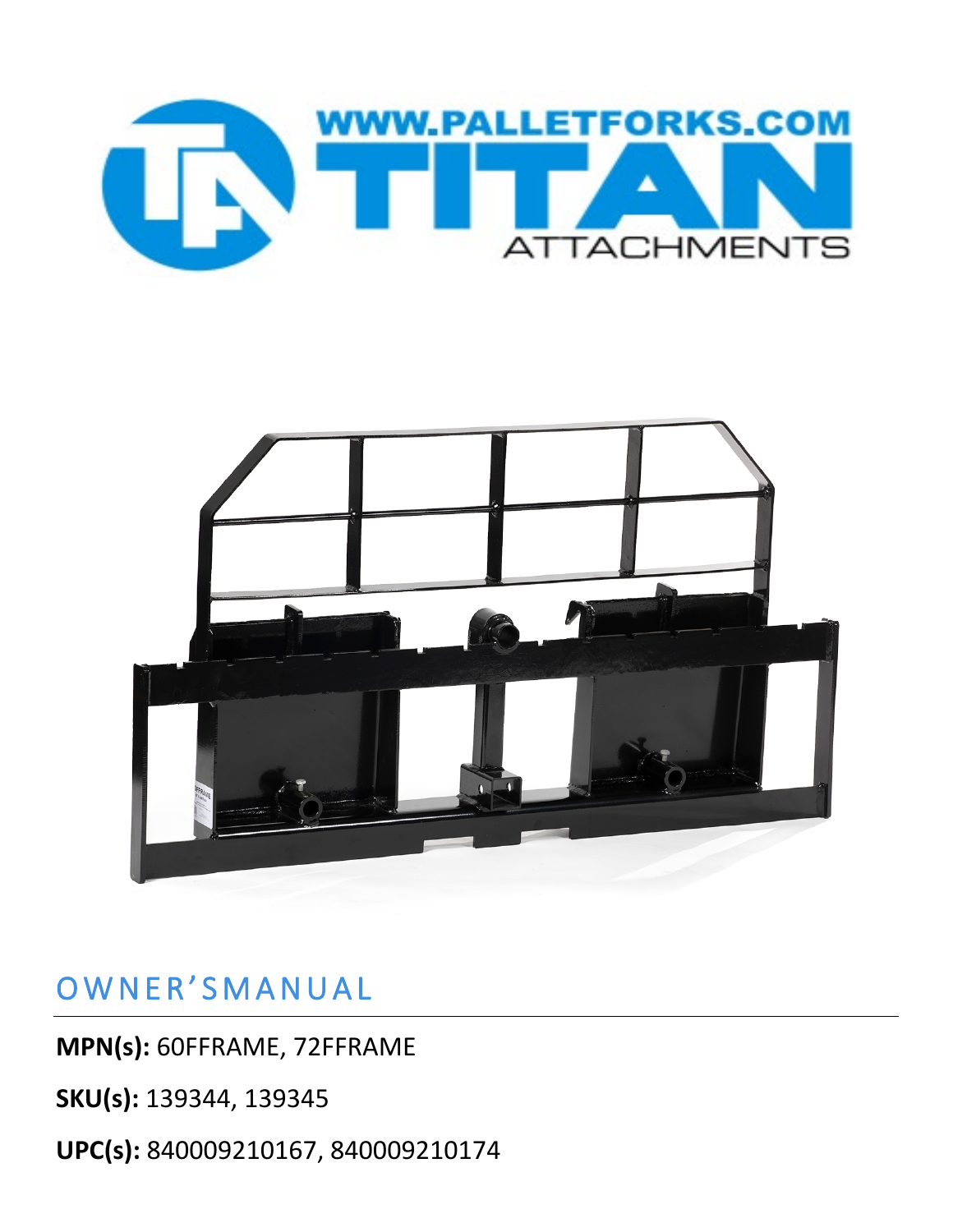

| l ITEM | <b>DESCRIPTION</b>       | <b>OTY</b> |
|--------|--------------------------|------------|
|        | 60" FFRAME or 72" FFRAME |            |

## ASSEMBLY INSTRUCTIO N

− No Assembly Instructions Required.